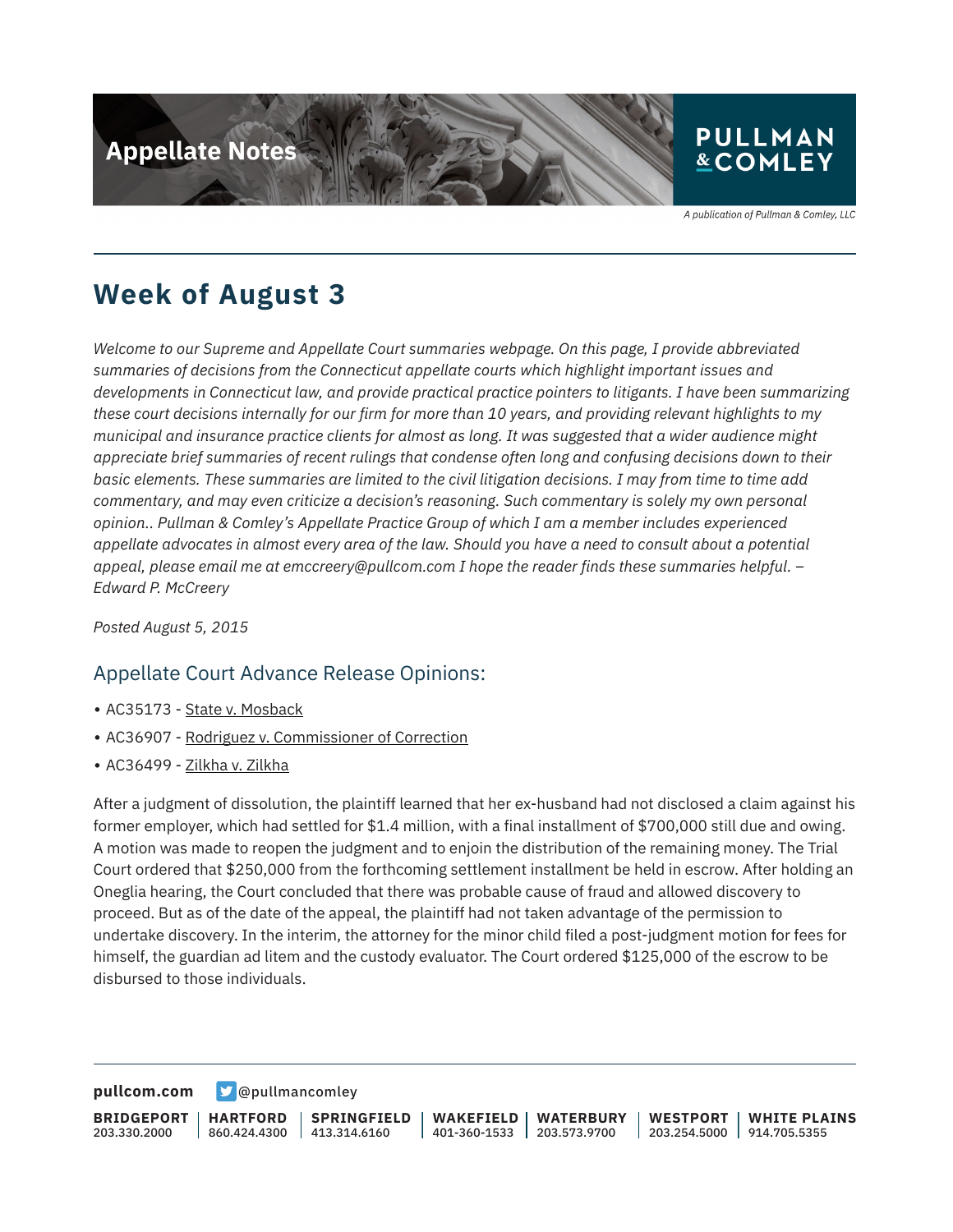# **PULLMAN &COMLEY**

## Week of August 3

The ex-husband appealed, claiming the Court lacked authority when the judgment of dissolution had yet to be opened to order disbursals from the escrow. The Appellate Court agreed but for a different reason. It held that the Trial Court lacked authority to order distributions from the escrow account to pay for the attorney for the child, the guardian ad litem and the custody evaluator from the escrow account. The Trial Court did not have authority to choose which of a party's assets must be used to pay their share of such fees, but the Court did have authority to award those parties their fees, and to direct who was responsible for the payment.

The Trial Court did properly prohibit the ex-husband from testifying as to his observations regarding the guardian ad litem's alleged improper conduct in an attempt to seek a reduction of those fees. It is not proper to assert that a guardian ad litem committed improper conduct by not advocating for a party to exercise their visitation rights. The Trial Court had scolded the counsel for even asking the question, claiming it was ludicrous and improper, and that it would not tolerate such a line of inquiry. The Appellate Court held that the Trial Court properly precluded the defendant from offering his lay opinion about the propriety of the conduct of the guardian ad litem.

#### • AC36836 - Riveiro v. Fresh Start Bakeries

The Appellate Court rejected the employee's claim that the Commissioner should not have allowed the defendant employer to challenge whether his claimed injury arose out of and occurred within the scope of the plaintiff's employment, when the employee alleged that the employer had failed to provide sufficient notice in their Form 43 pursuant to C.G.S. § 31-294(c). The Form had said that the defendants challenged whether there was medical evidence supporting the causal connection between the back injury and the employment, and went on to liability.

The Appellate Court agreed with the Commissioner, that this was sufficient to deny the claim, as it would contradict the history given to the medical providers and thus, a denial of the claim is part and parcel of challenging the medical evidence. Utilizing the term "medical evidence" is not an admission that the injury occurred during the course of employment. Thus, the Commissioner could consider and accept the employer's evidence that the employee was not at work that day, and never reported any injury while on the job; and therefore, the claim could be disallowed.

### • AC36589 - Lawrence v. Cords

Dissolution decree required defendant to pay plaintiff \$246,000, and thereafter, plaintiff was to quit claim her interest in the homestead to the defendant, and the defendant was to hold the plaintiff harmless as to all notes and mortgages. If the sum was not paid within sixty days, the defendant was to remove the cloud on a second piece of property and have it sold by a broker, and after payoff of the mortgage, and then have the \$246,000 paid to the plaintiff. After several months, the plaintiff moved to have the defendant held in contempt because he had neither paid the sum nor taken any steps towards listing the second property for sale.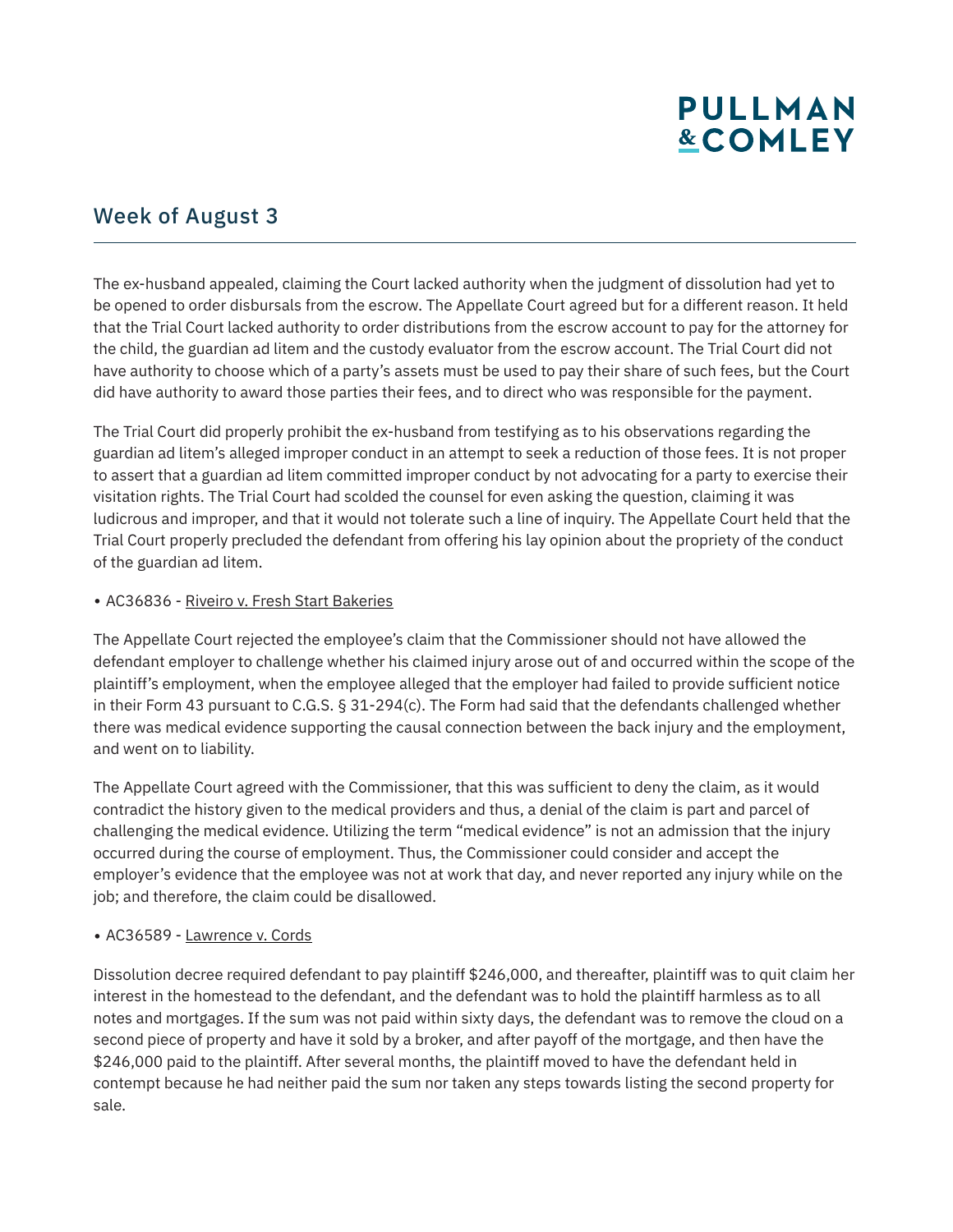# **PULLMAN &COMLEY**

## Week of August 3

The Trial Court found that the defendant had sufficient assets and had stopped paying the mortgage on the house, and thereafter held him in contempt and directed that he could either pay the \$246,000 he owed plus the back mortgage payments, plus attorney's fees, or he could list the house for sale within seven days and pay the monthly mortgage payments going forward.

The ex-husband appealed, and claimed the Trial Court's direction was an improper post-dissolution division of property. The Appellate Court disagreed and said it was a clarification of the original orders under the Court's continuing jurisdiction to clarify an ambiguity in a prior judgment, as long as the clarification is not manifestly unreasonable. Read as a whole, the original dissolution judgment logically required the defendant to pay the mortgage payments on the marital home until he either bought out the plaintiff's interests or sold it.

But the Appellate Court agreed with the ex-husband that the original order was too vague to hold him in contempt, because it was a joint burden to list the property for sale, not his alone, and the obligation to pay the mortgage payments was not clearly stated in the original order. A finding of contempt cannot rest upon an implied obligation in a court order to pay the monthly mortgage payments. The underlying Court order must be sufficiently clear and unambiguous to support a finding of contempt.

#### • AC36225 - Beck & Beck, LLC v. Costello

Law firm sued their former client in Small Claims Court for unpaid legal fees for their prior representation of the client in his action brought against his condominium association. The former client filed a motion to transfer the case to the regular docket, along with an answer, special defenses and a four-count counterclaim, alleging breach of contract, good faith and fair dealing, professional malpractice, and CUTPA. The counterclaim was stricken on the grounds that only a preliminary motion was denied in the underlying action with the right to try again with an expert, but the client opted not to try again. The defender former client then cited in the firm's principal, and asserted the same counterclaim against him. Those counterclaims were stricken, as well.

The Trial Court's decisions asserted that the defendant had failed to assert "justiciable claims," thus depriving the Court of jurisdiction. In rendering its decision, the Trial Court also said that it relied upon the record of the underlying case. The case then proceeded to trial on the collection action where the law firm won a whopping \$700 and then was denied a request for an award of attorney fees. Then to add the firm's headaches, the Appellate Court reversed holding that in granting the Motions to Strike, the Trial Court strayed beyond the permissible bounds of its authority in assessing the legal sufficiency of the counterclaims. The Trial Court should have limited itself to the allegations of the counterclaims and not looked into the merits of the claim by reviewing the underlying court file in the original lawsuit against the condo association. The judgment was reversed, and remanded to the Trial Court, with a footnote suggesting that it was also improper for the law firm to move to strike the second counterclaim against the individual partner. That motion to strike should have been filed by the individual defendant, not the law firm.